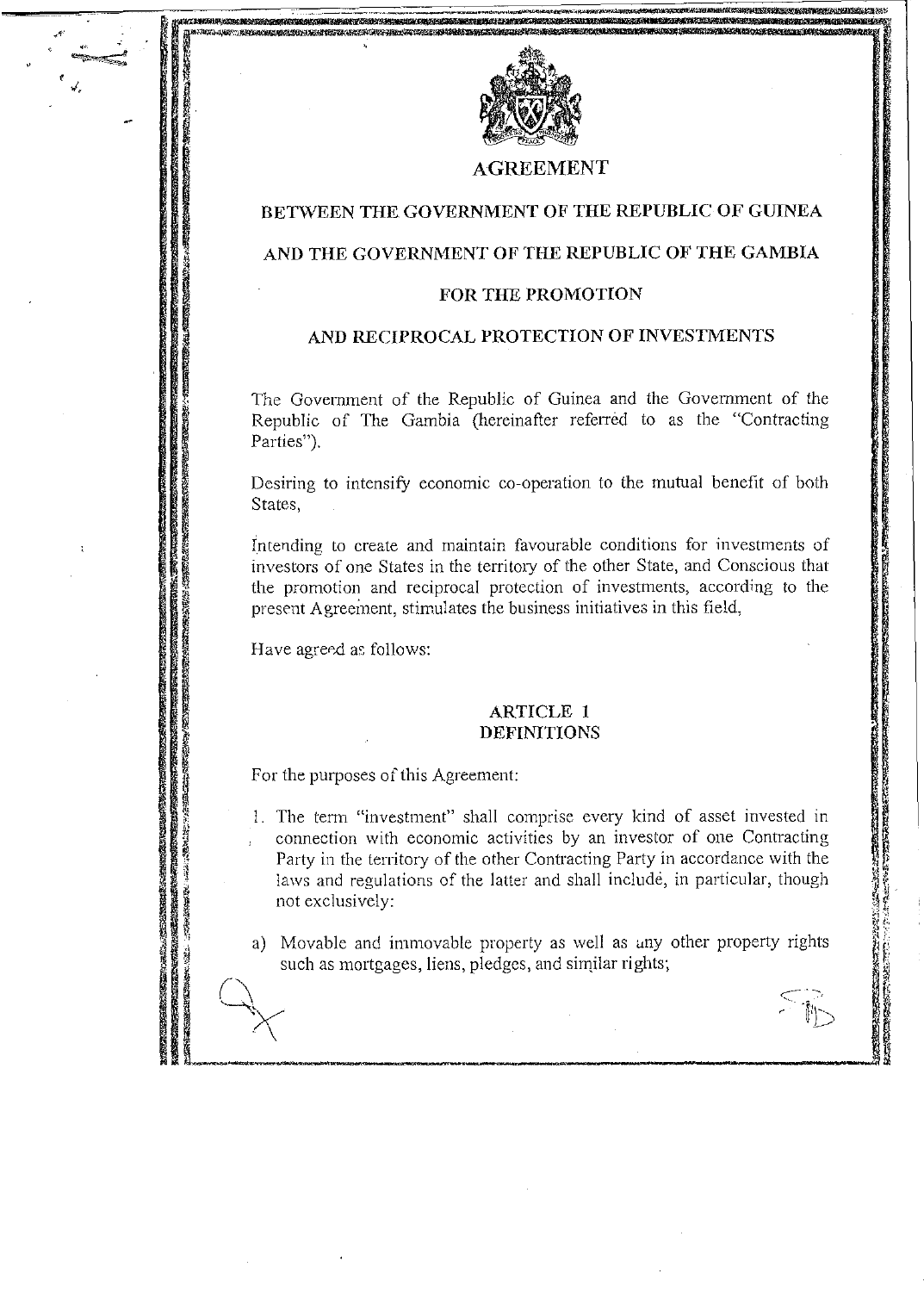

b) Shares, stocks and debentures of companies or any other form of participation in a company

2

I' I'

- c) Claims to money or to any performance having an economic value associated with an investment;
- d) Intellectual properly rights, including copyrights, trade marks, patents, industrial designs, technical processes, know-how, trade secrets, trade names and goodwill associated with an investment;
- e) Any right conferred by law or under contract and any licenses and permits pursuant to law, including the concessions to search for, extract, cultivate or exploit natural resources.

Any alternation of the form in which assets are invested shall not affect their character as an investment. On this note, therefore extension. their character as an investment. modification or transformation of an investment made in accordance with the laws and regulations in force in the host country are considered as new investments.

- 2. The term "investor" shall mean any natural or legal person who invests in the territory of the other Contracting Party.
	- a) The term "natural person" shall mean any natural person having the nationality of either Contracting Party in accordance with its laws:
	- b) The term "legal person" shaH mean any organisation incorporated or constituted or, otherwise, duly organised under the laws of that Contracting Party, including companies, associations, partnerships, corporations, branches etc.
- 3. The term "return" shall mean amounts yielded by an investment and in particular, though not exclusively, includes profits, interest, capital gains, shares, dividends, royalties or fees.
- 4. The term "territory" means:

**Contract Contract Contract Contract Contract Contract Contract Contract Contract Contract Contract Contract Contract Contract Contract Contract Contract Contract Contract Contract Contract Contract Contract Contract Contr** 

a) with respect to The Republic of Guinea: the territory of The Republic of Guinea including any maritime area situated beyond the territorial waters of The Republic of Guinea which have been or might be afterwards designed by the law of The Republic of Guinea, according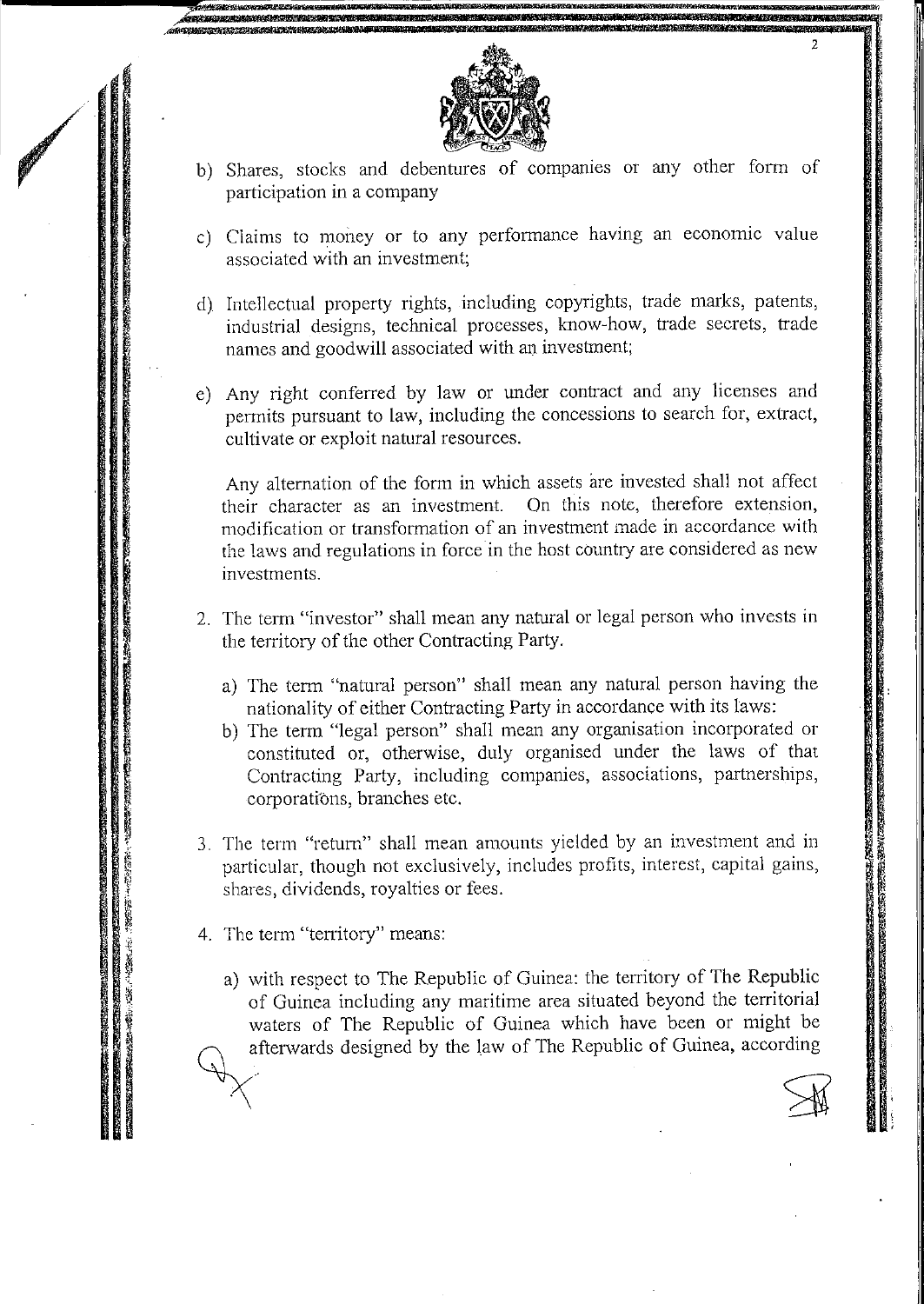

the feature into which the rights of The to international law, as certificant Republic of Guinea relative to sea bed and maritime subsoil as well as to natural resources can be exercised;

b) with respect to The Republic of The Gambia: the territory of The Gambia, including the territorial sea and any maritime area situated beyond the territorial sea, over which the Republic of The Gambia may exercise sovereign rights or jurisdiction in accordance with relevant international and domestic laws.

## **ARTICLE 2** PROMOTION AND PROTECTION OF INVESTMENTS

- 1. Each Contracting Party shall encourage and create favourable conditions for investors of the other Contracting Party to make investments in its territory and shall admit such investments in accordance with its laws and regulations.
- 2. Investments of investors of either Contracting Party shall at all times enjoy full protection and security in the territory of the other Contracting Party in accordance with laws and regulation.
- 3. Neither Contracting Party shall in any way impair by unreasonable or discriminatory measures the management, maintenance, use, enjoyment or disposal of investments in its territory of investors of the other Contracting Party.
- 4. Investment returns, and in case of their reinvestment in accordance with the laws of the Contracting Party in the territory of which the investment is made, enjoy the same protection.

## **ARTICLE 3** MOST-FAVOURED-NATION TREATMENT

1. Each Contracting Party shall in its territory accord to investments and returns of investors of the other Contracting Party treatment that is fair and equitable and not less favourable than that which it accords to investments and returns of investors of any third State.

のことには、「一、「地震のある」、「このこのとのなるが、のかなるのである」とは、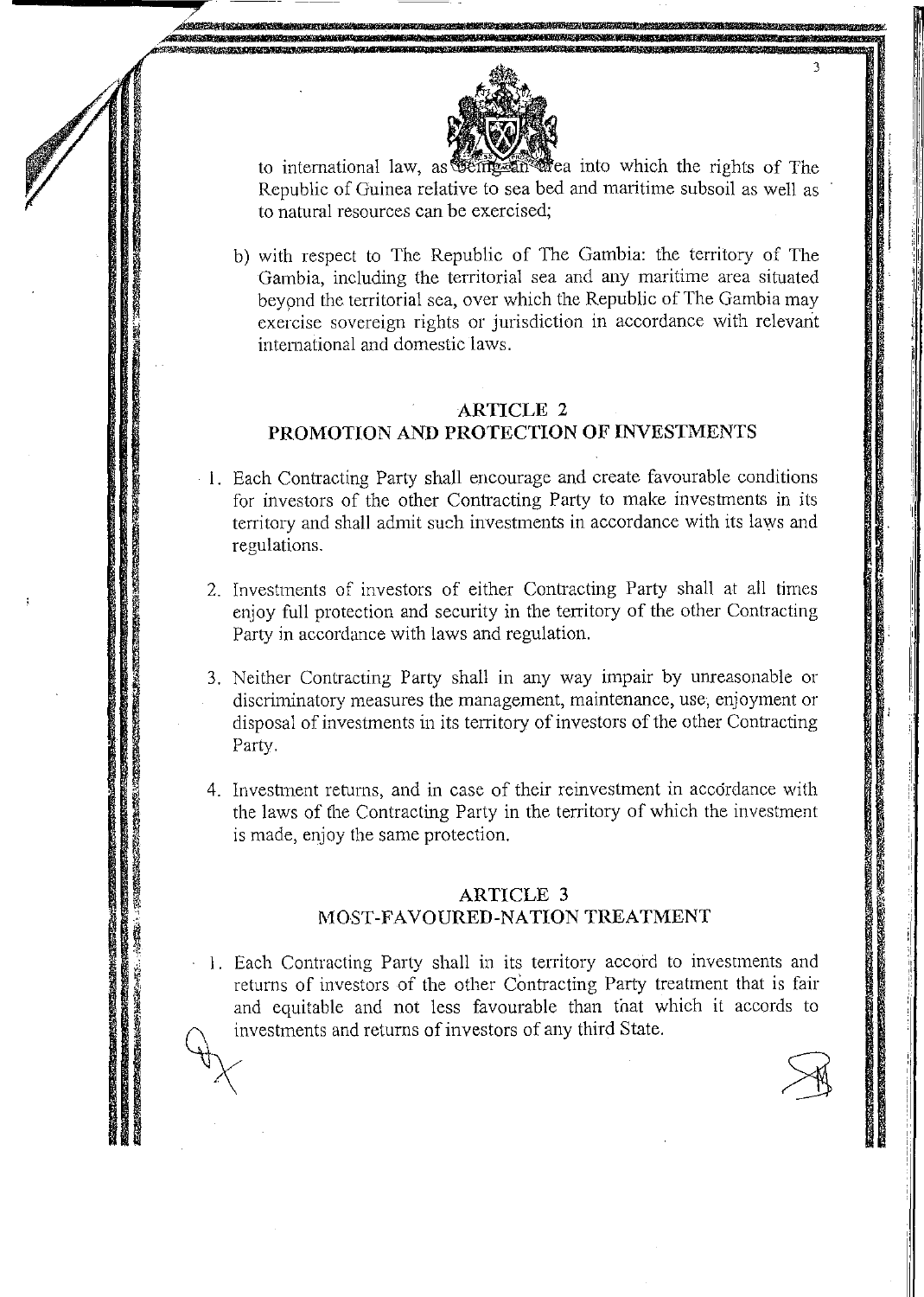

• **ti .. 77 Ii! Hi; m <sup>1</sup>**

**,.,27m** 7WT''WtiEiM'h~1!!1t

- 2. Each Contracting Party shall in its territory accord to investors of the other Contracting Party, as regards management, maintenance, use, enjoyment or disposal of their investment, treatment that is fair and equitable and not less favourable than which it accords to investors of any third State.
- 3. The provisions of paragraph I and 2 of this Article shall not be construed so as to oblige one Contracting Party to extend to the investors of the other the benefit of any treatment, preference or privilege which may be extended by the former Contracting Party by virtue of:
	- a) Any customs union or free trade area or a monetary union or similar international agreement leading to such unions or institution or other forms or regional co-operation to which either of the Contracting Party is or may become a Party;
	- b) Any international agreement or arrangement relating wholly or mainly to taxation.

#### ARTICLE 4 COMPENSATION **FOR** LOSSES

- I. When investments by investors of either Contracting Party suffer losses on their investments owing to war, armed conflict, a state of national emergency, revolt, insurrection, riot or other similar events in / the ten'itory of the other Contracting Party, they shall be accorded by the latter Contracting Party treatment, as regards restitution, indemnification, compensation or other settlement, not less favourable than that which the latter Contracting Party accords to its own investors or to investors of any third State.
- 2. Without prejudice to paragraph 1 of this Article, investors of one Contracting Party who in any of the event referred to in that paragraph suffer losses in the territory of the other Contracting Party resulting from:
	- a) requisitioning of their property by its forces or authorities,
	- b) destruction of their property by its forces or authorities, which was not caused in combat action or was not required by the necessity of the situation,

 $\frac{1}{2}$ 

4

**!""ft';** 

I'  $\mathbf T$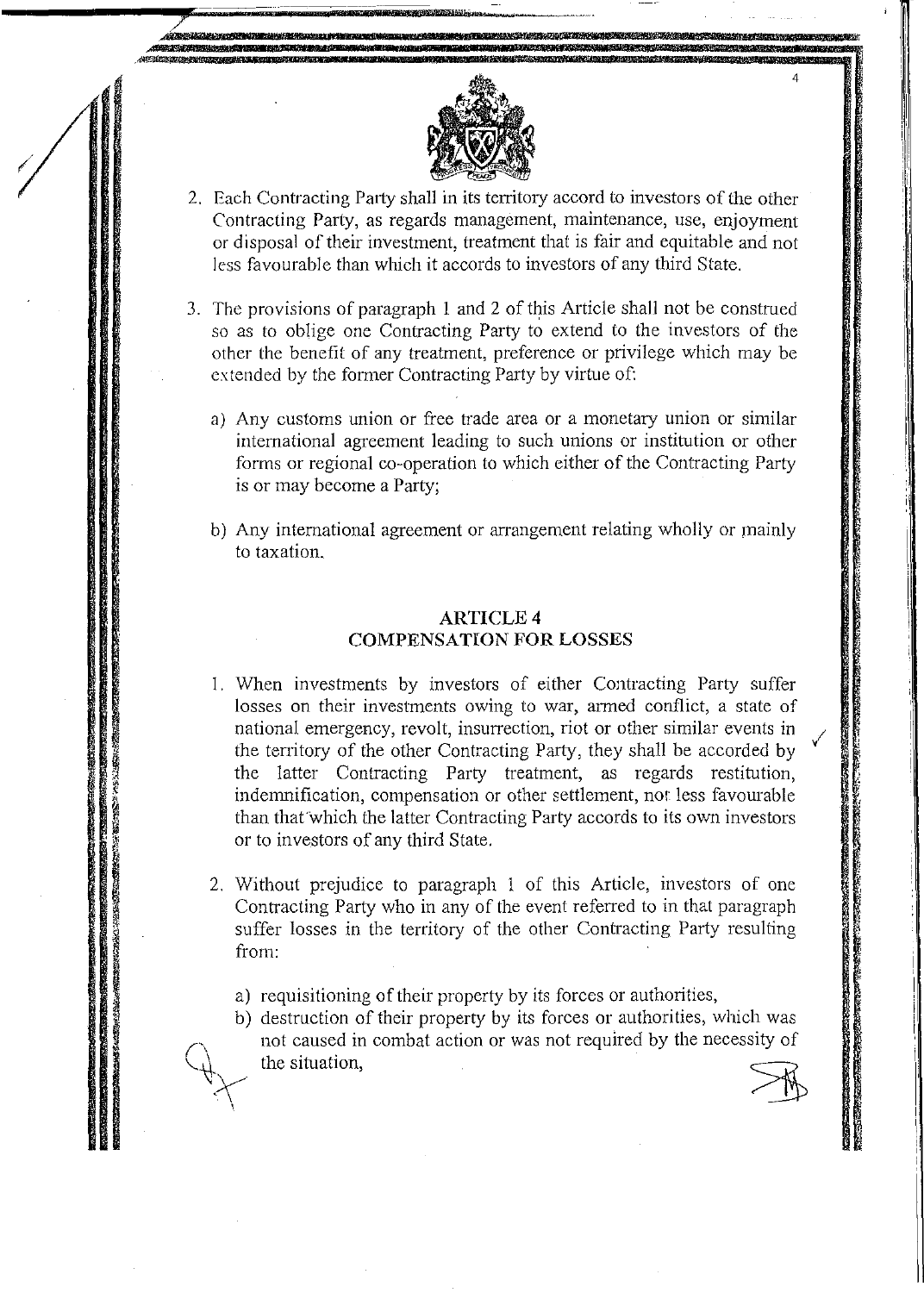

/

shall be accorded just and adequate compensation for the losses sustained during the period of the requisitioning or as a result of the destruction of the property.

All resulting payments pertaining to the above shall be freely transferable in freely convertible currency without delay in accordance with the laws of the country.

#### **ARTICLES EXPROPRlATION**

- 1. Investments of investors of either Contracting Party shall not be nationalised, expropriated or subjected to measures having effect equivalent to nationalisation or expropriation (hereinafter referred to as "expropriation") in the territory of the other Contracting Party except for a public purpose. The expropriation shall be carried out under due process of law, on a non-discriminatory basis and shall be accompanied by provision for the payment of prompt, adequate and effective compensation. Such compensation shall amount to the market value of the investment expropriated immediately before expropriation or impending expropriation became public knowledge, shall include interest (LIBOR) from the date of expropriation, shall be made without delay, be effectively realisable and be freely transferable in freely convertible currency.
- 2. The affected investor of a Contracting Party shall have a right to prompt review by a judicial or other independent authority of the other Contracting Party, of his or *its* case and of the valuation of his or its investment in accordance with the principles set out in this Article.
- 3. The provisions of paragraph 1 of this Article shall also apply where a Contracting Party expropriates the assets of a company which is incorporated or constituted under the laws in force in any part of *its*  own territory, and in which investors of the other Contracting Party<br>
own majority shares.

5

I i

.<br>ا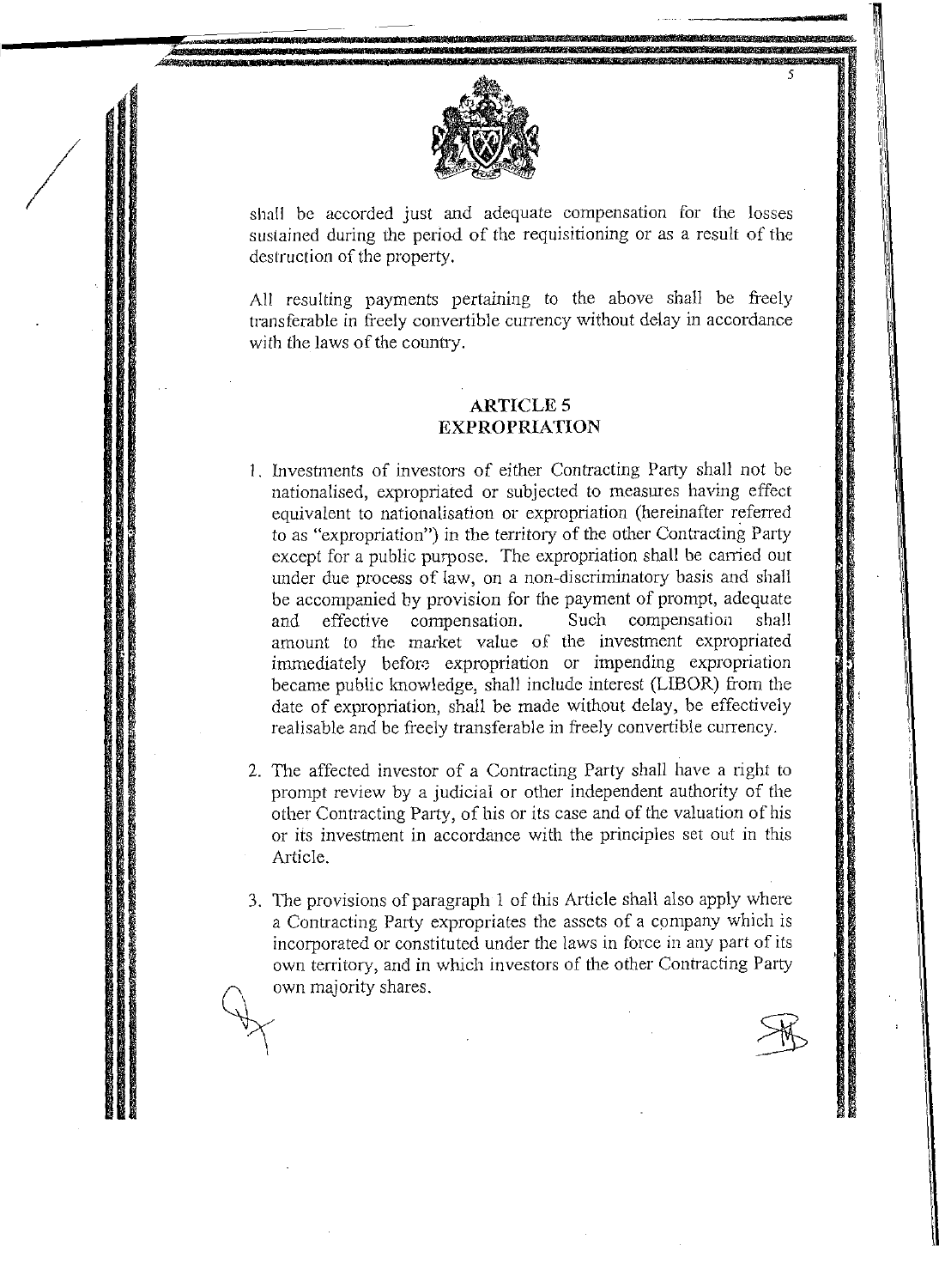

6

- I. The Contracting Parties shall guarantee the (ransfer of payments related to investments and returns subject to the laws and regulations in force in their territories. The transfers shall be made in a freely convertible currency, without any restriction and undue delay. Such transfers shall include in particular, though not exclusively:
	- a) capital and additional amounts to maintain or increase the investment;
	- b) profits, interest, dividends and other current income;
	- c) funds in repayment of loans;
	- d) royalities or fees;

/ ./

- e) proceeds of sale or liquidation of the investment;
- f) the earning of national persons subject to the laws and regulations of the Contracting Party, in whose territory investments have been made;
- g) compensation under Article 4, 5 and? of this Agreement.
- 2. For the purpose of this Agreement, exchange rates shall be the official rates effective for current transactions at the date of transfer, unless otherwise agreed.

#### **ARTICLE? SUBROGATION**

If a Party or its designated agency makes a payment to its own investor under a guarantee it has given in respect of an investment in the territory of the other Party, the latter Party shall recognize the assignment, whether by law or by legal transaction, to the former Party of all the rights and claims of the indemnified investor, and shall recognize that the former Party or its designated agency is entitled to exercise such rights and enforce such claims by virtue of subrogation, to the same extent as the original investor.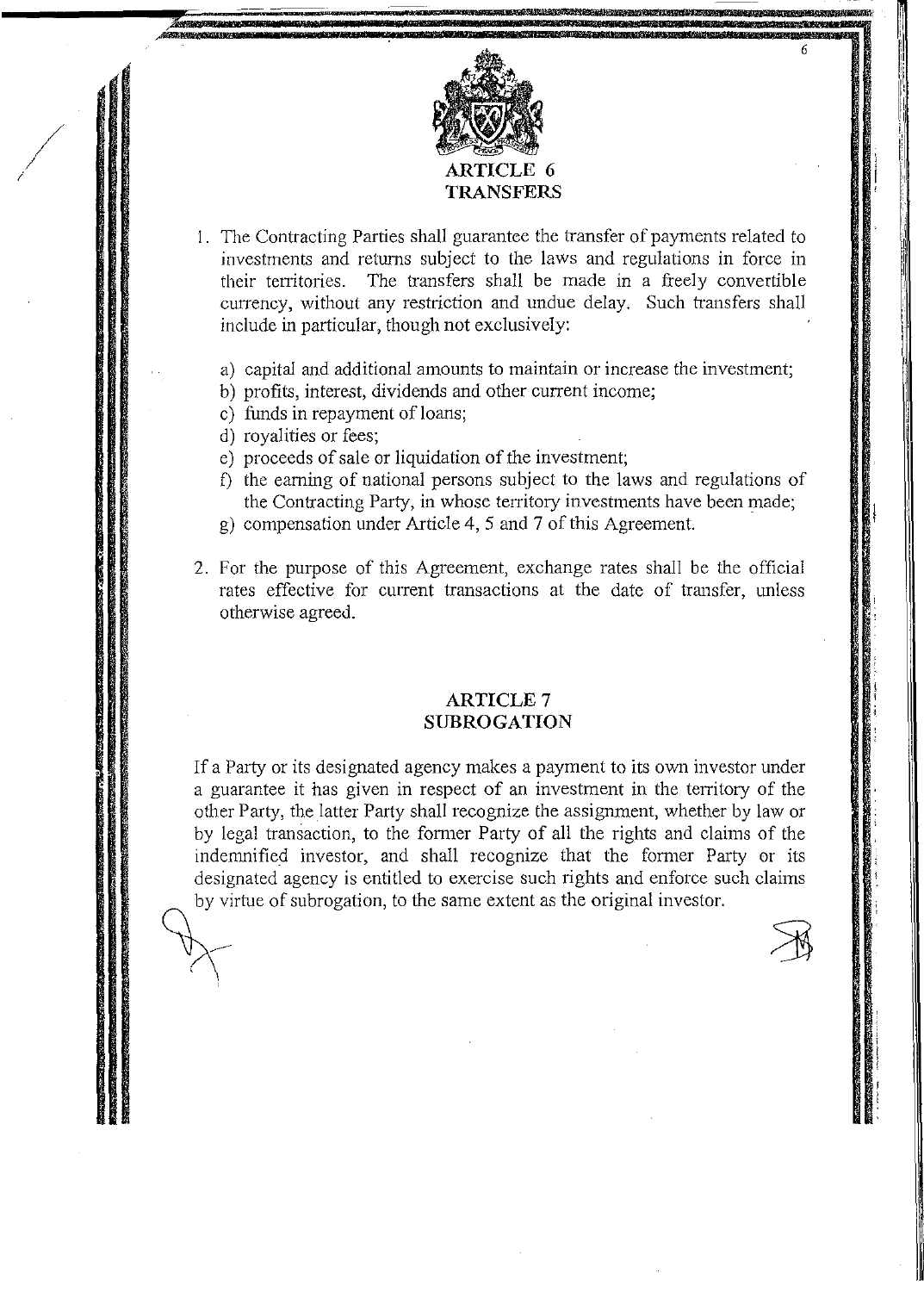

-

7

i I' il II,

 $\mathbf{i}$  " :1 , ,I

il

 $\cdot$  II Ii 'Iii ,,! I' I I ill ',I I:;  $-1$  $\mathbf{1}$ I ![ 'I, I: I

/

## ARTICLE 8 **SETTLEMENT OF DISPUTES BETWEEN THE CONTRACTING PARTIES**

- I. Disputes between the Contracting Parties concerning the interpretation or application of this Agreement shall, if possible, be settled through consultation or negotiation.
- 2. If the dispute cannot be thus settled within six months, it shall upon the request of either Contracting Party, be submitted to an Arbitral Tribunal in accordance with the provisions of this Article.
- 3. The Arbitral Tribunal shall be constituted for each individual case in the following way. Within three months of the receipt of the request for arbitration, each Contracting Party shall appoint one member of the Tribunal. These two members shall then select a national of a third State who on approval of the two Contracting Parties shall be appointed Chairman of the Tribunal (hereinafter referred to as the "Chairman"). The Chairman shall be appointed within three months from the date of last appointment of the other two members.
- 4. If within the periods specified in paragraph 3 of this Article the necessary appointments have not been made, either Contracting Party may make a request to the President of the International Court of Justice to make the appointments. If he happens to be a national of either Contracting Party, or if he is otherwise prevented from discharging the said function, the Vice-President shall be invited to make the appointments. If the Vice-President also happens to be a national of either Contracting Party or is prevented from discharging the said function, the member of the International Court of Justice next in seniority who is not a national of either Contracting Party shall be invited to make the appointments.
- 5. The Arbitral Tribunal shall reach its decision by a majority of votes. Such decision shall be binding. Each Contracting Party shall bear the cost of its own arbitrator and its representation in the arbitral proceedings; the cost of the Chairman and the remaining costs shall be borne in equal parts by both Contracting Parties. The Arbitral Tribunal shall determine its own procedure.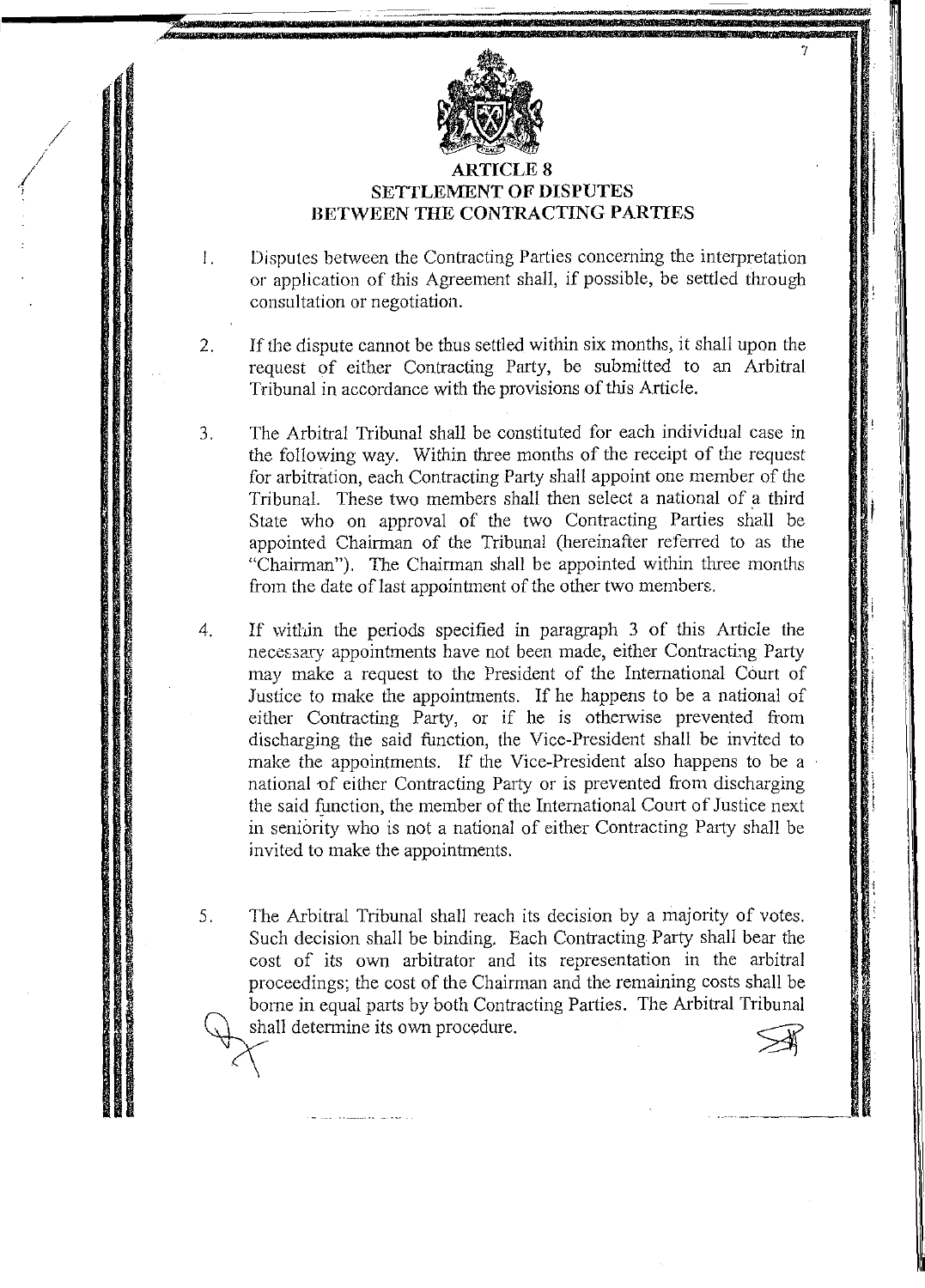

8

.1.

# SETTLEMENT OF INVESTMENT DISPUTES BETWEEN A CONTRACTING PARTY AND AN INVESTOR OF THE OTHER CONTRACTING PARTY

I.

 $\sqrt{2}$  $\left( \begin{array}{cc} \cdot & \cdot \end{array} \right)$ 

Any dispute which may arise between an investor of one Contracting Party and the other Contracting Party in connection with an investment in the territory of that other Contracting Party shall be subject to negotiations between the parties in dispute.

- 2. If any dispute between an investor of one Contracting Party and the other Contracting Party cannot be thus settled within a period of six months, the investor shall be entitled to submit the case either to:
	- a) The competent court of the Contracting Party in the territory of which the investment has been made;
	- b) The International Centre for Settlement of Investment Disputes (ICSID) having regard to the applicable provisions of the Convention on the Settlement of Investment Disputes between States and Nationals of other States opened for signature at Washington D.C. on 18 March 1965, in the event both Contracting Parties shall have become a party to this Convention; or
	- c) An arbitrator or international ad hoc arbitral tribunal established under the Arbitration Rules of the United Nations Commission of International Trade Law (UNCITRAL). The parties to the dispute may agree in writing to modify these Rules. The arbitral awards shall be final and binding on both Parties to the dispute.

## ARTICLE 10 APPLICATION OF OTHER RULES AND SPECIAL COMMITMENTS

1. Where a matter is governed simultaneously both by this Agreement and by another international agreement to which both Contracting Parties are parties, nothing in this Agreement shall prevent either Contracting Party or any of its investors or investments in the territory of the other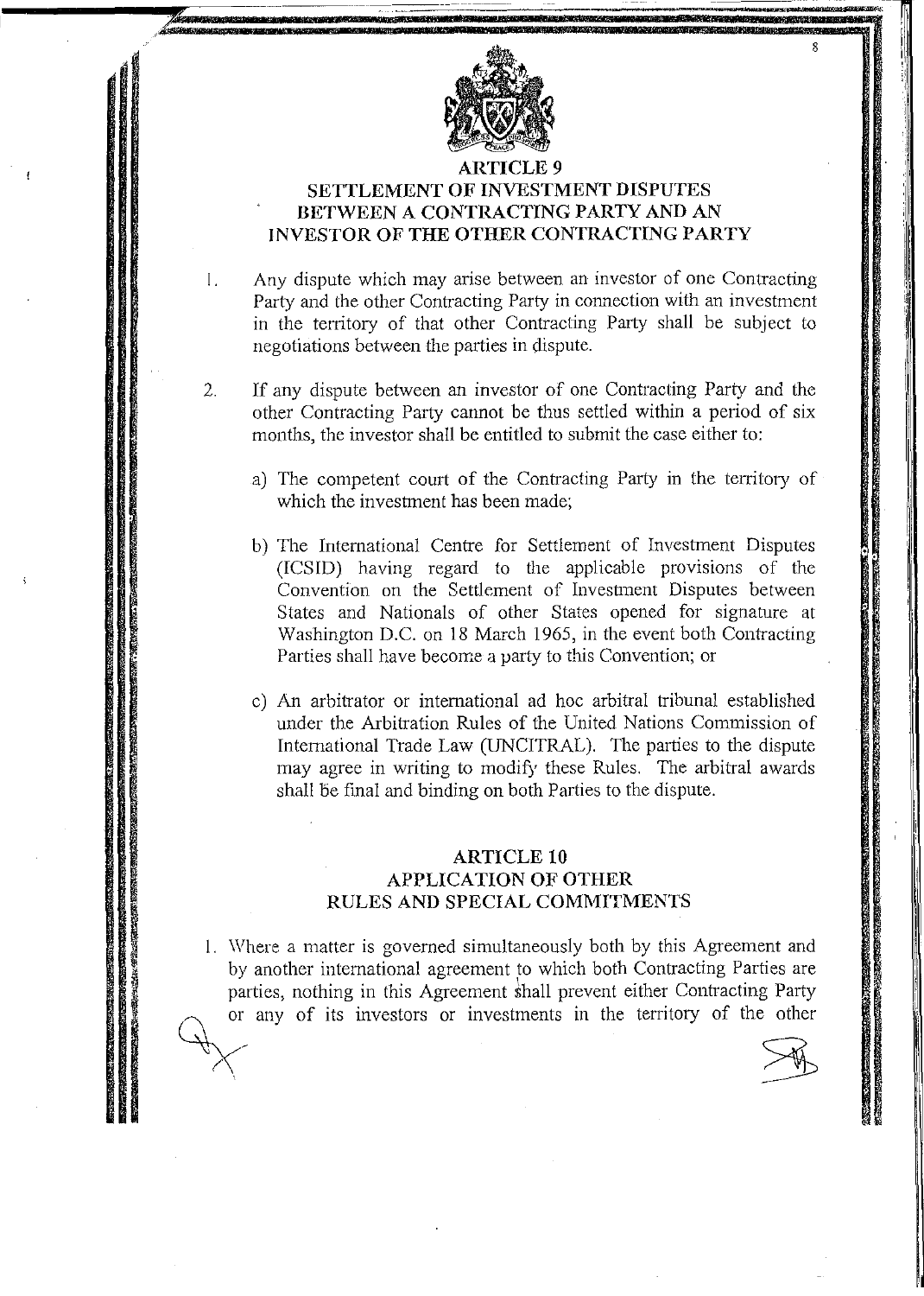

Contracting Party from taking advantage of whichever rules are more favourable to his case.

2. If the treatment to be accorded by one Contracting Party to investors of the other Contracting Party in accordance with its laws and regulations or other specific provisions of contracts is more favourable than that accorded by the Agreement, the more favourable shall be accorded.

## **ARTICLE 11 OTHER OBLIGATIONS**

- 1. Investors of one Contracting Party may conclude with the other Contracting Party particular agreements, provisions of which shall not be contrary to this Agreement. Investments made under such commitment are also ruled by this Agreement.
- $2.$ Each Contracting Party shall observe any obligations it may have entered into with regard to investments of investors of the other Contracting Party.

#### **ARTICLE 12** APPLICATION OF THIS AGREEMENT

- 1. The provisions of this Agreement shall apply to investments made by investors of one Contracting Party in the territory of the other Contracting Party prior as well as after the entry into force of this Agreement. However, this Agreement shall not apply to the disputes, which would arise before its entry into force.
- 2. A Consultative Technical Committee comprising of officers of the Departments of State for Trade, Industry & Employment of The Gambia and Ministry of Commerce, Industry and Small & Medium Enterprises of the Republic of Guinea who will meet once every year to monitor implementation of this Agreement.